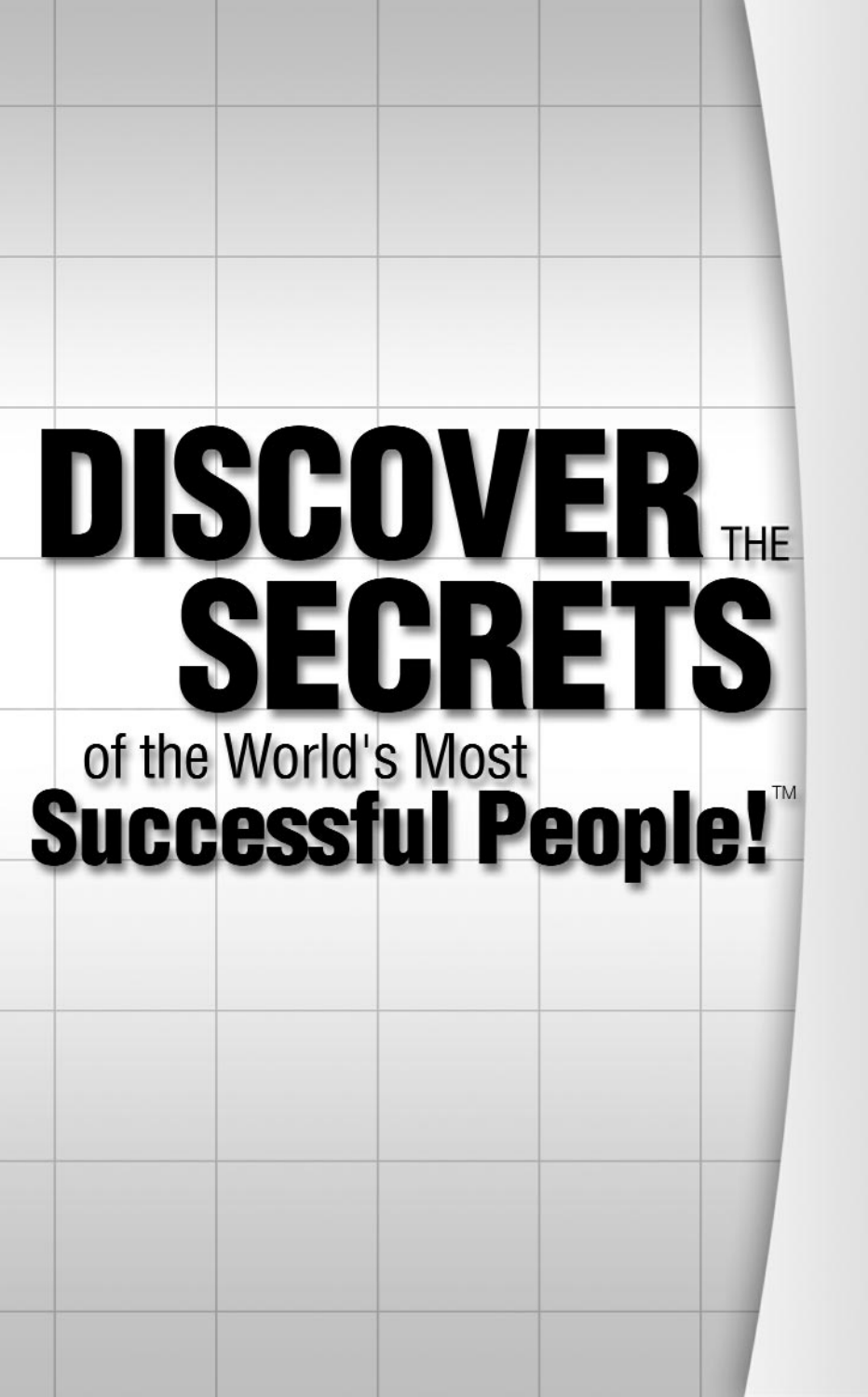## **Commandments for a Life worth Living!T**

- 1. TNT = TODAY NOT TOMORROW
- 2. If you're wondering if it's an excuse, it's an excuse!
- 3. If you're sweating about a decision, do the thing you're sweating about
- 4. Every moment is the moment of truth
- 5. Love yourself enough to do what you love
- 6. Resist the temptation to resist change
- 7. Develop courage by doing courageous things
- 8. Do what you would do if you knew you wouldn't fail
- 9. Decide to trust and then trust your decision
- 10. Move the ladder you're climbing against the right wall

## *Your actions create the life you live, so choose them carefully!*

## **- Gary Tuerack**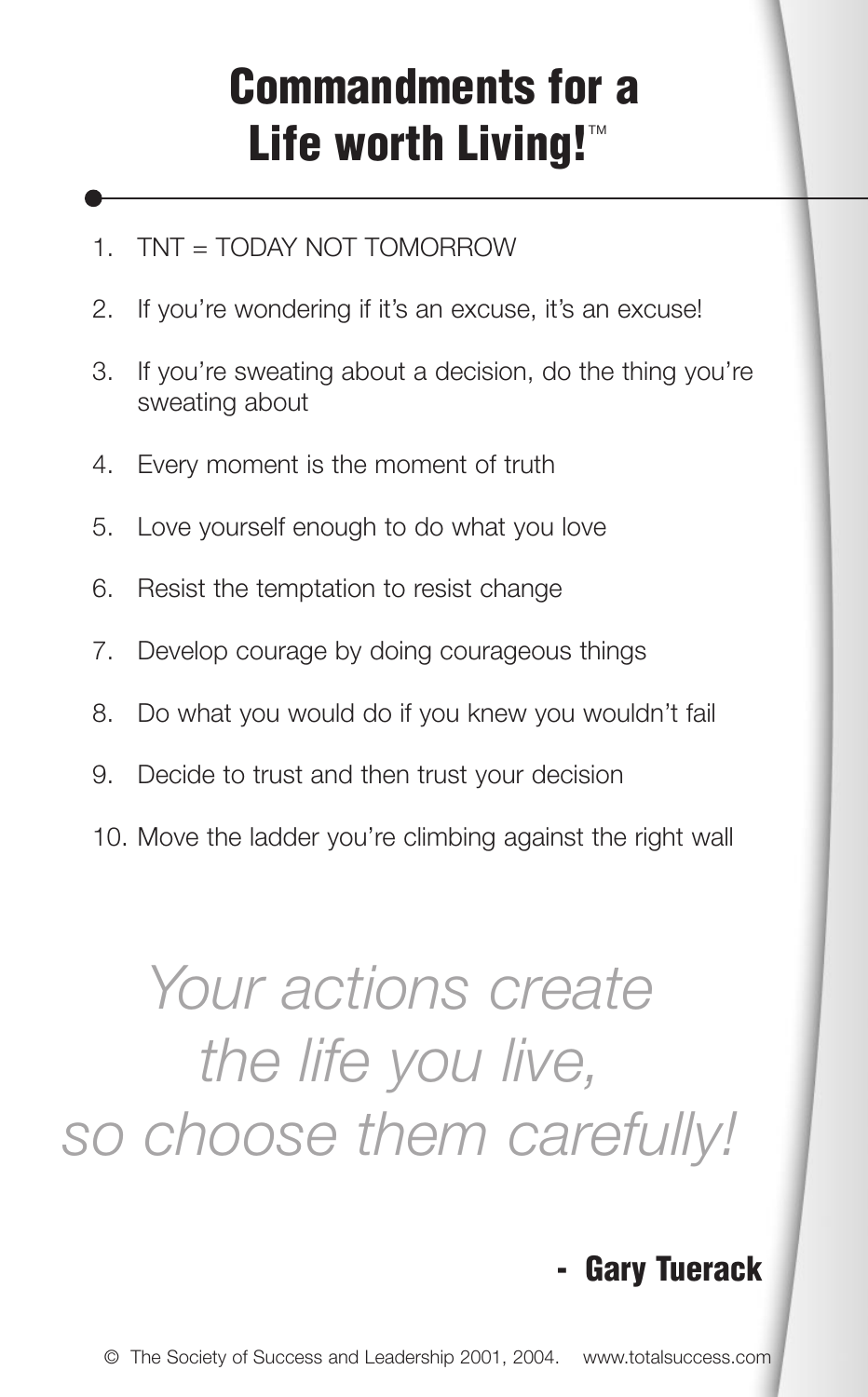## **Successful people:**

- $\odot$ Do what they love
- $\odot$  Dismiss negative criticism
- Surround themselves with positive people
- **e** Have a vision
- Continuously challenge themselves
- Have goals
- $\odot$  Expect success
- **ex** Take action
- $\odot$  Know their core values
- **ex** Take risks
- **Example 2** Know that failure is OK
- Overcome setbacks
- ↔ Work hard
- **e** Persist
- $\bigcirc$  Keep perspective
- $\odot$ Give help to others

#### **- Gary Tuerack**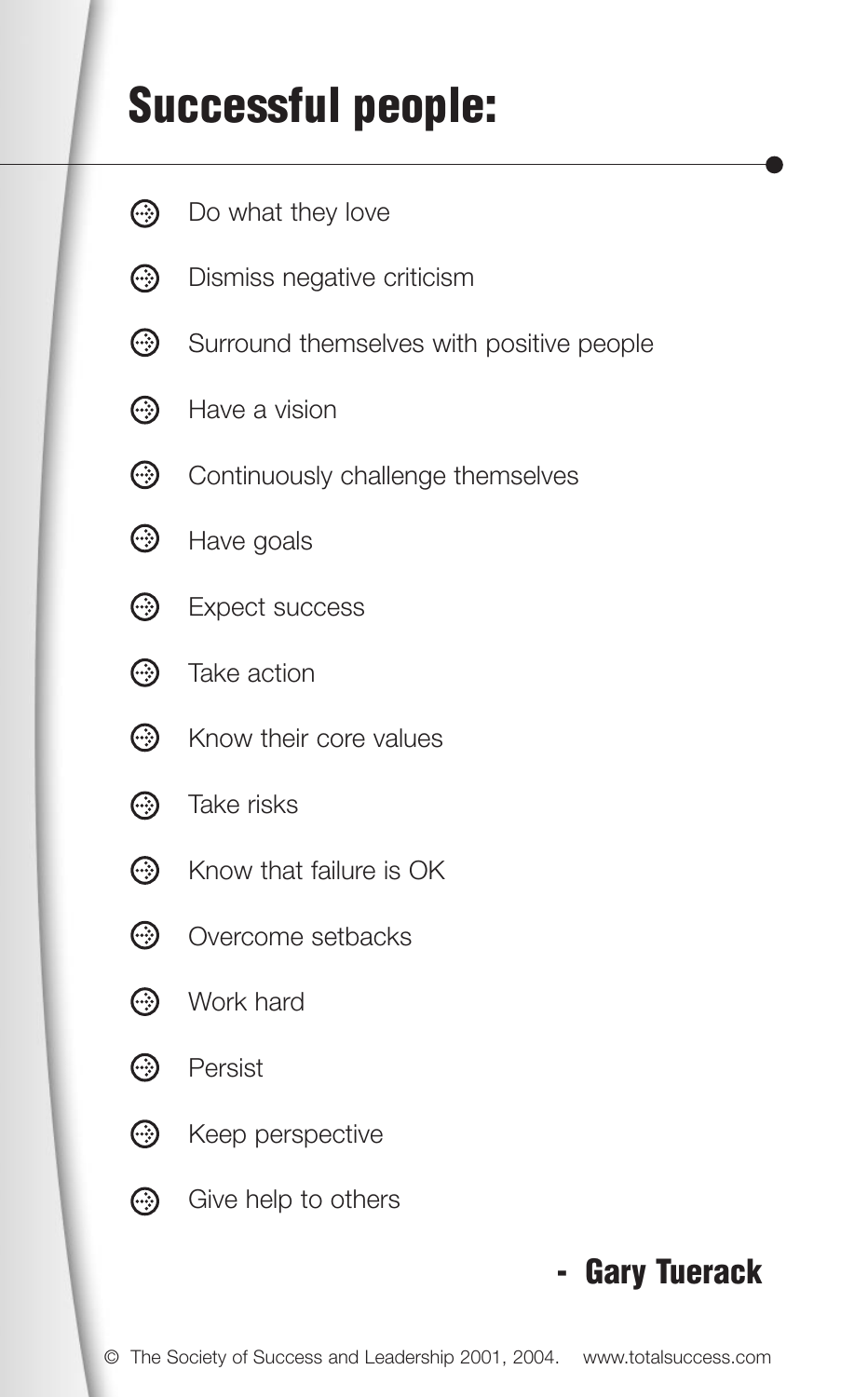## **Persist. . .Persist**

*When things go wrong, as they sometimes will, When the road you're trudging seems all uphill, When the funds are low and the debts are high, And you want to smile, but you have to sigh, When care is pressing you down a bit, Rest, if you must -- but don't you quit.*

*Life is queer with its twists and turns As every one of us sometimes learns, And many a failure turns about When he might have won had he stuck it out; Don't give up, though the pace seems slow -- You might succeed with another blow.*

*Often the goal is nearer than It seems to a faint and faltering man. Often the struggler has given up, When he might have captured the victor's cup. And he learned too late, when the night slipped down, How close he was to the golden crown.*

*Success is failure turned inside out. The silver tint to the clouds of doubt -- And you never can tell how close you are, It may appear when it seems afar; So stick to the fight when you're hardest hit --*

*It's when things seem worst that you mustn't quit!*

--Author Unknown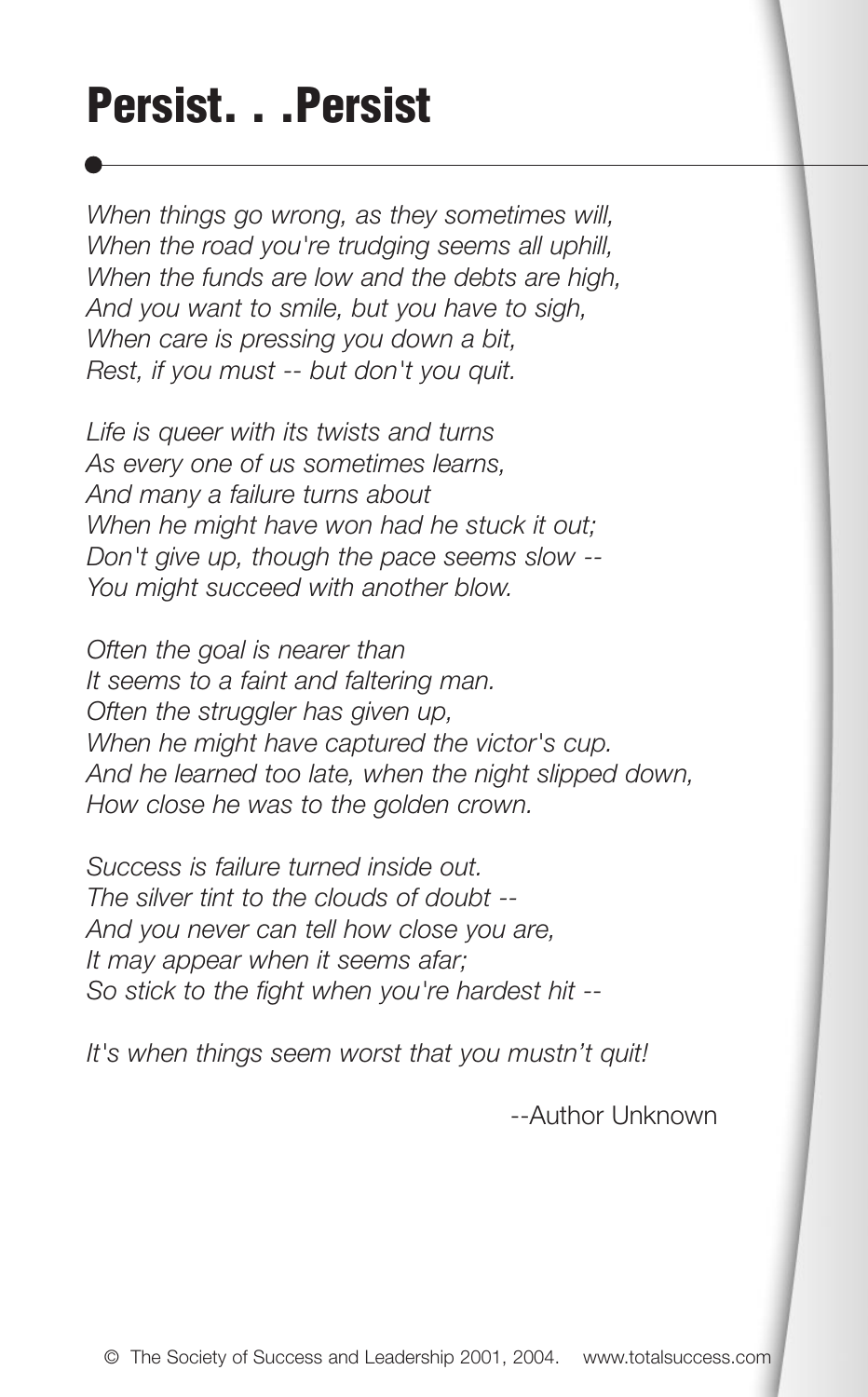## **Discover The Secrets of the World's Most Successful People™**

## **Re-Discovering Your Dreams:**

You are walked through this exercise during the program.

Once you start writing, do not stop or analyze – just keep writing all your thoughts no matter how ridiculous they seem. Once you start writing, write anything and everything that comes to your mind. Make it a stream of consciousness. There are no limits or restrictions, so think big. This is your own personal list, and no one else ever has to see it.

Take 5-10 minutes for each question to create your own personal list:

- 1. What would I like to do in my lifetime?
- 2. What would I like to do, experience, or accomplish in the next 5 years?
- 3. You suddenly found out that your finances are taken care of, but you also just received the news that you have 6 months to live. How do you spend your time?
- A. Circle the 3 most important from each list above this leaves you with a total of 9 circled.
- B. From the 9 circled in Step A, put a star next to the 3 most important to you out of those 9.
- C. On a fresh page, number it 1-3 and write down the 3 things you circled from step B.

You will now have in front of you the things that are most important to you at this time in your life. The quality of the rest of your life will be determined by whether you have the courage to go after these things!

## **Getting Yourself to Take Action -- ask these questions**

Write down the answers to the following questions:

- 1. What are the benefits of reaching my goal?
- 2. What's holding me back?
- 3. What are some of the action steps I need to take?
- 4. What's the first step?
- 5. When am I going to take the first step?